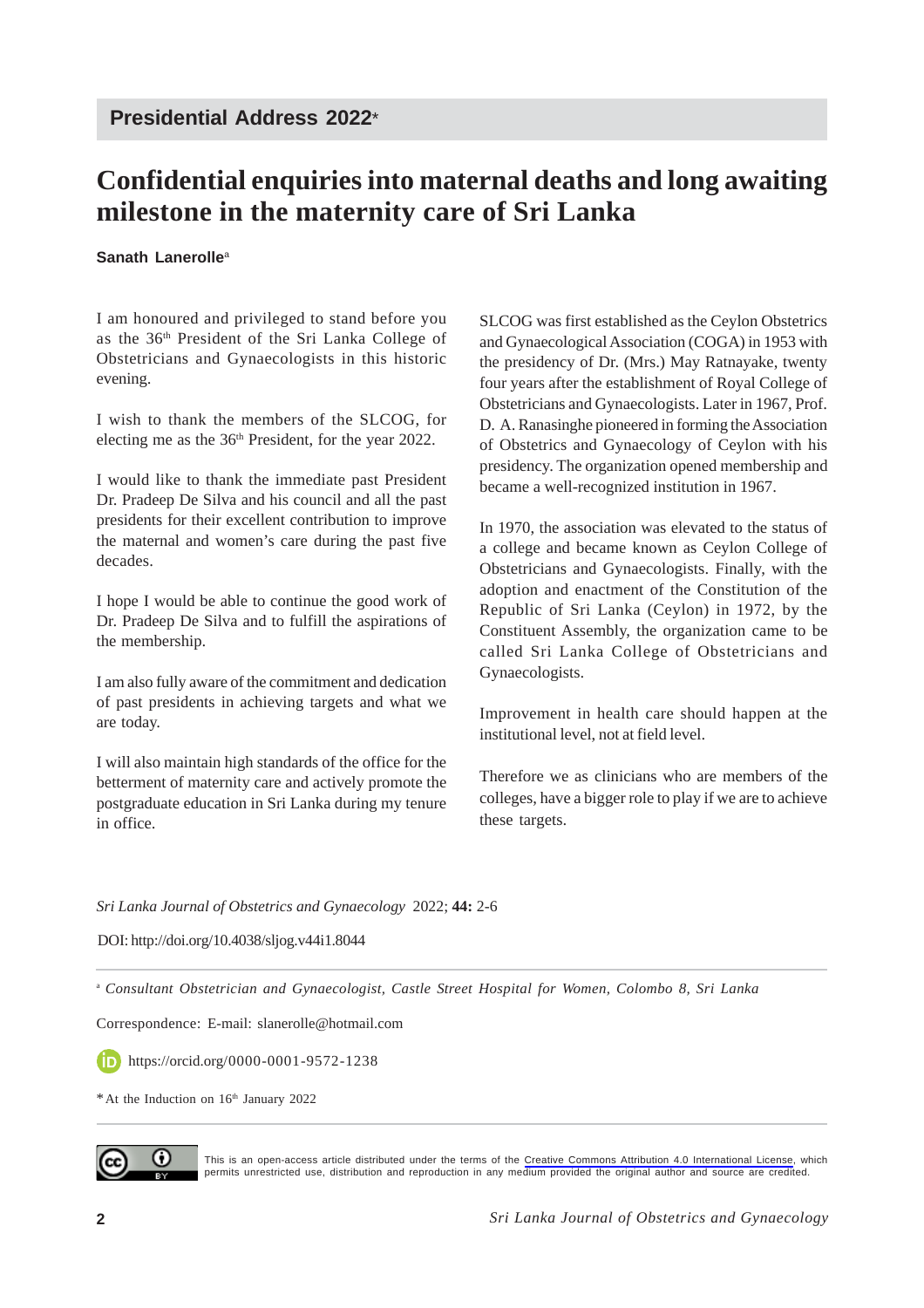Scientific analysis of morbidity and mortality by the professional colleges by the way of confidential inquiries will help to identify the root cause analysis and to decide on the improvement strategies.

Very often these problems are based on geography, are hospital based, or unit based.

Ministry should empower colleges in order to achieve these targets.

Sri Lanka being a middle-income country with percapita GDP of 3682 US\$ in 2020, has indicators that reflect satisfactory overall health status of the population. The infant mortality rate and the maternal mortality rate in Sri Lanka are among the lowest in the South East Asian region.

Maternal Mortality Ratio (30.2 deaths per 100,000 live births in 2020) (Provisional).



Figure 1. **National structure of maternal death investigation**

Source: Maternal and Child Morbidity and Mortality Surveillance Unit – Family Health Bureau

The objective of Maternal Death Surveillance and Response (MDSR) is to improve maternal health and to end preventable maternal deaths. Sri Lanka MDSR mechanism was introduced by 1981 by the issue of gazette regulation on mandatory notification of probable maternal deaths. The process of structured review of maternal deaths in collaboration with SLCOG was

started in 1995. Numerous quality dimensions were added from time to time up to now.

Maternal mortality ratio is the widely used measure of maternal deaths. Sri Lanka reported maternal mortality rate of 1694 per 100,000 live births in the year 1947 and gradually reduced it to achieve the best maternal mortality ratio in the south Asian region. The reduction of Sri Lanka's MM ratio is impressive yet are we satisfied? During the last decade the MM ratio is staggering around 32 per 100,000 live births. Therefore, we have to revisit the system of MDSR and SLCOG would like to propose the internationally accepted system of confidential enquiry into maternal deaths.



Figure 2. **Maternal mortality reduction in Sri Lanka; 1930-1996**

Source: Maternal and Child Morbidity and Mortality Surveillance Unit – Family Health Bureau



Figure 3. **Maternal mortality ratio from 1995-2020**

Source: Maternal and Child Morbidity and Mortality Surveillance Unit – Family Health Bureau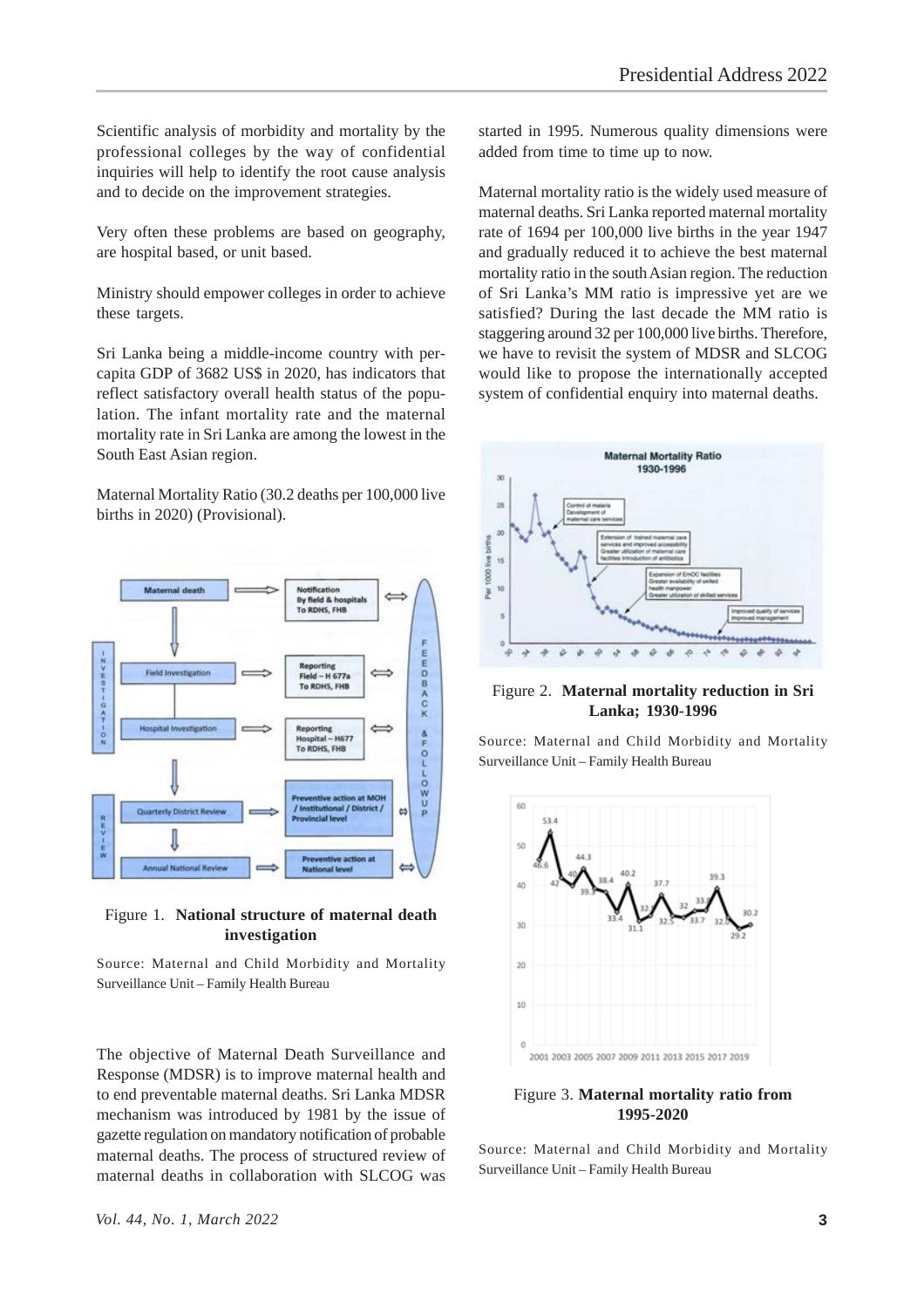Honorable Minister of Health, we need to change the system of assessing maternal deaths to achieve a single digit maternal mortality ratio. SLCOG has taken the initial step in carrying out a pilot project in collaboration with FHB during the presidency of Dr. Pradeep De Silva. Therefore I propose to you to introduce this new system nationally with the help of FHB. This will be the way forward to reduce the MM ratio further.

In the year 2020 there were 91 reported maternal deaths and the MM ratio was 30 per 100,000 live births. It is notable although the no. of maternal deaths were reduced compared to 2019, there was a substantial reduction of live births in the year 2020. This is a very important area for the policy planners to think of since population of SL is reducing and it will cause a significant impact on the economy of Sri Lanka in the years to come.

There is a remarkable change in the pattern of Maternal Mortality Ratio in 2020. The highest no. of maternal deaths was reported in Gampaha district and zero maternal deaths were reported from three districts, Hambanthota, Mullativu and Vavuniya.

Hon. Prime Minister you can be happy there were no maternal deaths reported in the district of Hambantota.

Subfertility has become a major issue in Sri Lanka. Around 7% to 10% of couples are waiting to get the IVF treatment. At present there is no consensus about IVF pregnancies. We as obstetricians and neonatologist facing the bad outcomes of indisciplined IVF programs. Bad outcomes have an impact of increasing maternal mortality and increasing neonatal mortality rates. We have experienced maternal deaths due to IVF pregnancies of mothers with multiple co-morbid factors and advanced maternal age. The cost of extreme prematurity is an enormous burden to the health care system. SLCOG is in the view of establishing a regulatory authority for ART. So SLCOG in collaboration with FHB and the Attorney General Department has drafted Human Reproduction and Genetics Act (HURGA). The fields of genetics and reproduction had once again been brought together. The principal aim of the act was now to establish a Human Reproduction and Genetics Authority for Sri Lanka. I will give my fullest support to for the successful implementation of this project during my tenure.



Figure 4. **Causes of maternal deaths – 2019**

Source: Maternal and Child Morbidity and Mortality Surveillance Unit – Family Health Bureau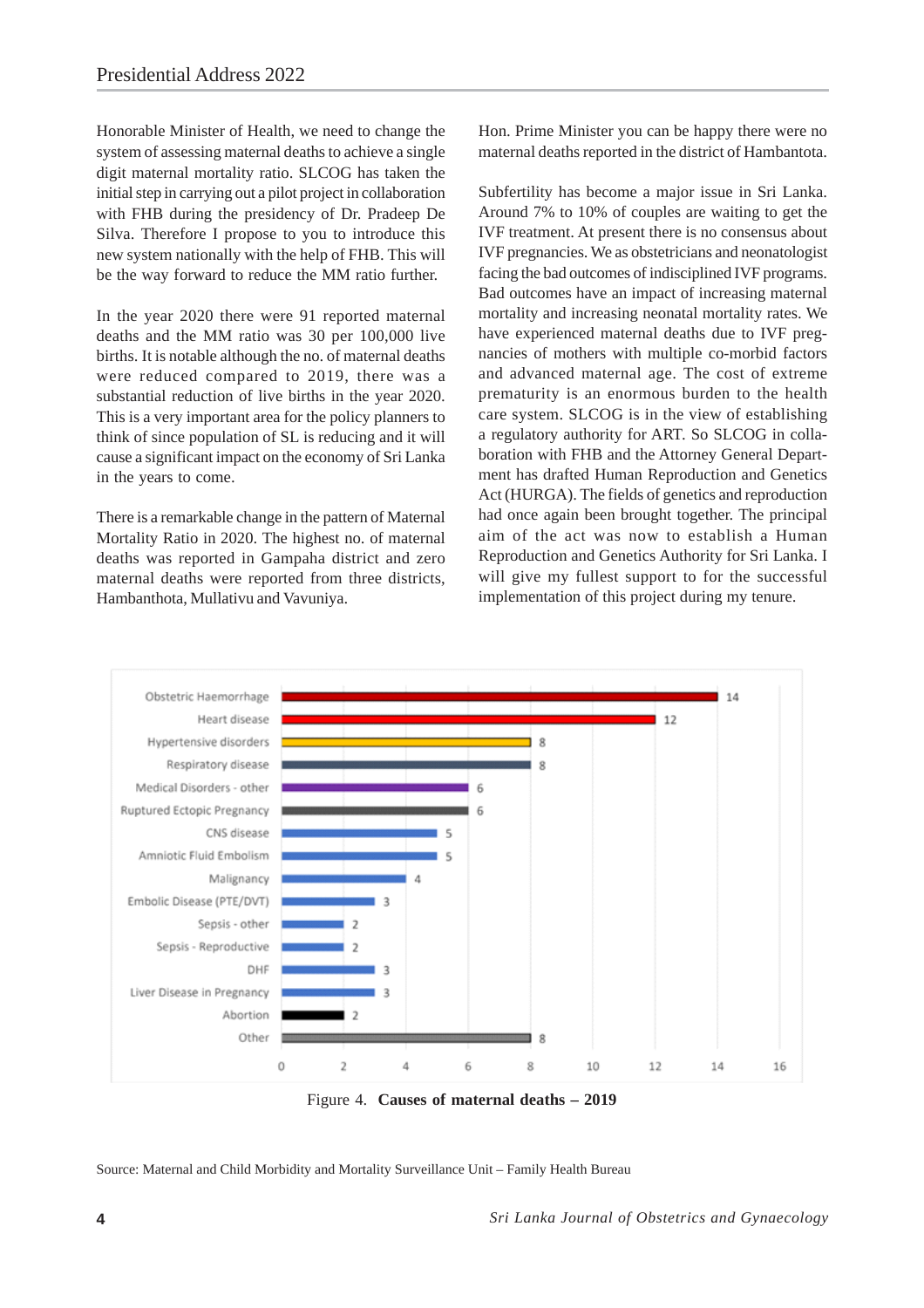Members of SLCOG helped to establish MS in Gynaecology and Obstetrics through the PGIM in 1984 which was changed to MD in 2001.

With increased intake of the trainees for the MS in Obstetrics by PGIM has resulted in expansion of services upto to Base Hospital and upwards. This has resulted in 24 hrs consultant coverage for pregnant mothers in SL. I will continue to support PGIM to promote post graduate education in SL.

Safe motherhood initiative which was launched in Nairobi in 1987, is being rolled out in outstation hospitals to improve the quality of obstetric emergencies.

SLCOG conducted its first safe motherhood programme in Anuradhapura in 1991. Second in Matale sponsored by UNICEF in 1992.

SLCOG has continued to conduct safe motherhood programmes every year regularly across the country and facilitate the policy dialog with the health administrators at a local level.

SLCOG is proud to have sustained a good practice initiated by a global program.

The Health Department should take the lead of updating the staff and try to improve the maternal and child health services.

Professional colleges should formulate the modules depending on the need. They should play the advocacy role.

Clinical leaders with the support of the Director of the hospital and quality assurance department should facilitate these modules.

All the benefits should go to Junior Staff in the hospital who need clinical training and these interventions will support them to improve the quality of care.

Team dynamic training is the focus now, not individual training.

I have planned to commence SHO training program which was initially started by Dr Ananda Ranathunga during his presidency in 2011 basically on caesarian sections and obstetric emergencies to help the Ministry of Health to improve quality of care. This program

will be supported by the Ministry of Health under the guidance of Dr. Hemantha Herath, the Director of Inservice and Individual Training Program (ET and R).

Sri Lanka's initial maternal mortality ratio of 85 per 100,000 live births in 1990 decreased to 35 per 100,000 by 2010. This is on track to meeting the Millennium Development Goal target of 21/100,000 maternal deaths by 2015.

Unfortunately, these MDGs were not achieved by Sri Lanka.

Few countries in the region have achieved health indicators of MDG goals.

It is interesting to find out why this was not achieved in our country, despite having a well-structured health system.

The role of non-governmental international organizations is to support the improvement in maternal and newborn care programmes.

Maybe to decide on strategies, policies, identify bottle necks and minimize inequities in the deprived segment of the service.

The 2030 agenda for Sustainable Development, which has 17 Sustainable Development Goals, was adopted by countries in 2016.

Out of the 17 goals, mainly SDG 3 is concerned with maternal and child health.

Under SDG 3, there are 13 core indicators and 38 health indicators related to maternal and child health.

According to the updated sustainable development goals, MMR, NMR and under 5 mortality rates are on track or maintaining SDG achievement.

Obstetricians will have to really work hard to achieve the sustainable development goals.

Over the years we see an improvement of national statistics.

Whether it is driven by the Ministry of Health or by the Consultants in the respective field or as a college is question that needs to be explored.